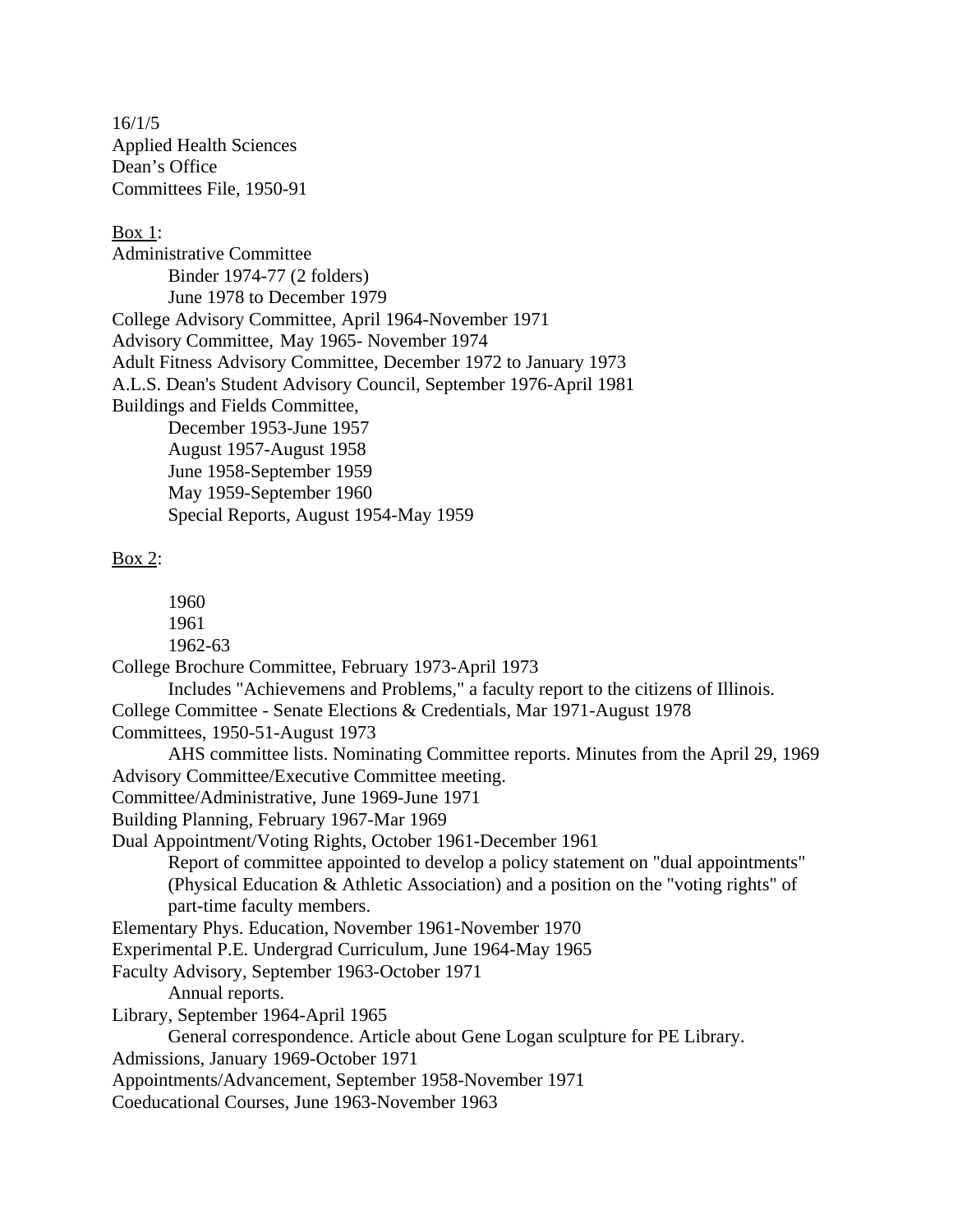### 16/1/5 2

Curriculum Evaluation, June 1962-September 1963 Ed. D. Degree in Education, October 1961-April 1965 Formation of joint committee from PE & Education to address whether a joint Doctor of Education should be offered. Foundations of Phys. Educ., Mar 1962-December 1965 Graduate Evaluation, September 1963-January 1964 Honors Program, December 1960-October 1967 Instructional Development Ad Hoc - 1978-79, Apr-79 P.E. Television, September 1965-November 1965 Summer Operation Pattern, April 1964-January 1965 Comprehensive Exams for Masters Degree, August 1963-June 1967 Deans Performance Evaluation Committee, February 1978-December 1979 Department Heads, September 1971-June 1973 Includes campus-related Deans, Directors memos & minutes from PE Administrative and Executive Committee meetings. Educational Policy Committee 1990-1991, September 1990-October 1991 Elections & Credentials, 79-80 Equal Employment Opportunity Committee, July 1978-November 1979 Evaluation of Faculty Committee, August 1978-Mar 1979 Executive Committee December 1951-December 1961

# Box 3:

January 1969-May 1973 Binder 1, October 1972-May 1978 (3 folders) 1973-74 1977-1978 Dean Clarke, 1977-1978 1978-1979 Agendas, minutes, background materials. Ballots for resolution to review the structure & policies of the Athletic Assoc prior to hiring a new Director. Executive Committee Elections for FY79, November 1976-April 1978 Student Senator election ballots. Binder 2, August 1978-July 1980 (3 folders) 1979-1980 Clarke's Folder, 1979-1980 1979-80 Executive Committee Election Binder 3, August 1980-August 1981 (3 folders) January 1981 folder includes: Mission Statement and Master Plan, and statement regarding College name change (ca. 1978), and Proposed Curriculum Revision (1981) Binder 4, 1981-82 (3 folders)